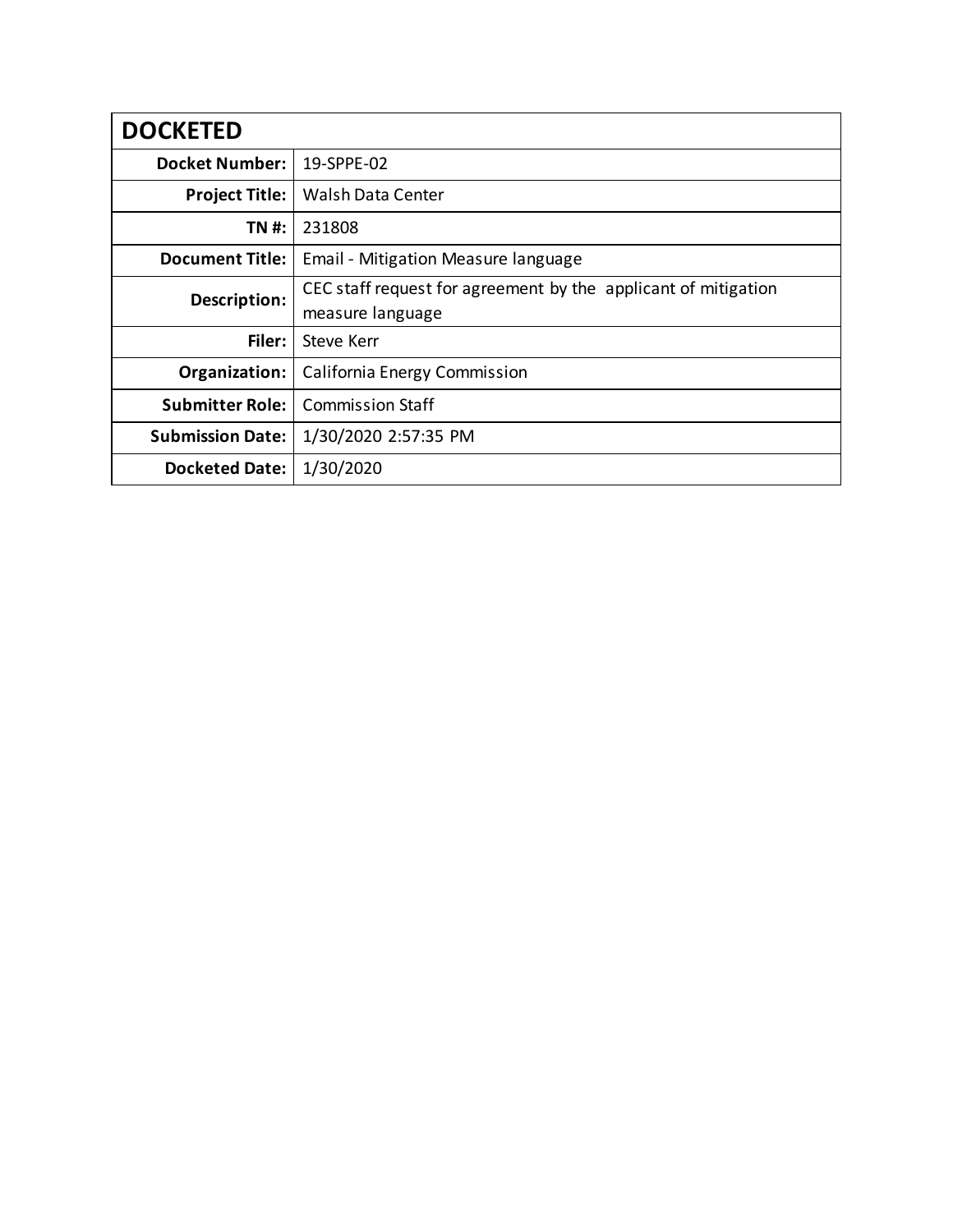From: [Payne, Leonidas@Energy](mailto:leonidas.payne@energy.ca.gov) To: [Scott Galati](mailto:sgalati@dayzenllc.com) **Subject:** Walsh Mitigation Measure language **Date:** Thursday, January 30, 2020 12:04:00 PM **Attachments:** 5.4 Bio Walsh near final draft.pdf MMs for Walsh Bio.docx

#### Scott:

Before a proposed mitigated negative declaration can be released for public review, California Environmental Quality Act (CEQA) requires that "[r]evisions in the project plans or proposals [are] made by *or agreed to* by the applicant" which avoid or mitigate all potentially significant effects (Cal. Code Regs., tit. 14, 15070(b)(1)). Once CEC staff and the applicant have found consensus on the proposed mitigation measures necessary for the determination of Mitigated Negative Declaration (MND), staff will ensure that the agreed-upon mitigation measures are incorporated into the Initial Study. Staff will publish the MND and Initial Study and submit them to the State Clearinghouse for a 30 day public review period.

In its Initial Study, CEC staff will be including two new mitigation measures in the technical area of Biological Resources (MM BIO-1 and 2) which would supersede the applicant proposed mitigation for Biological Resources included in the Project Description chapter of the application. Staff believes these measures are necessary to address potential impacts to nesting birds. At this time, this is the only technical area where staff believes such mitigation language is necessary. We have attached a near-final draft of the Bio technical section so you can see the mitigation language in context.

With this email, CEC staff seeks the applicant's acceptance of the attached mitigation measures for Biological Resources. We will be docketing this email and the attachments. Please docket your response at your earliest convenience so we can reference your docketed response in our Initial Study. If this mitigation language is not acceptable, we will proceed with noticing a public workshop or phone call to resolve the language and seek agreement.

Leonidas Payne—Project Manager California Energy Commission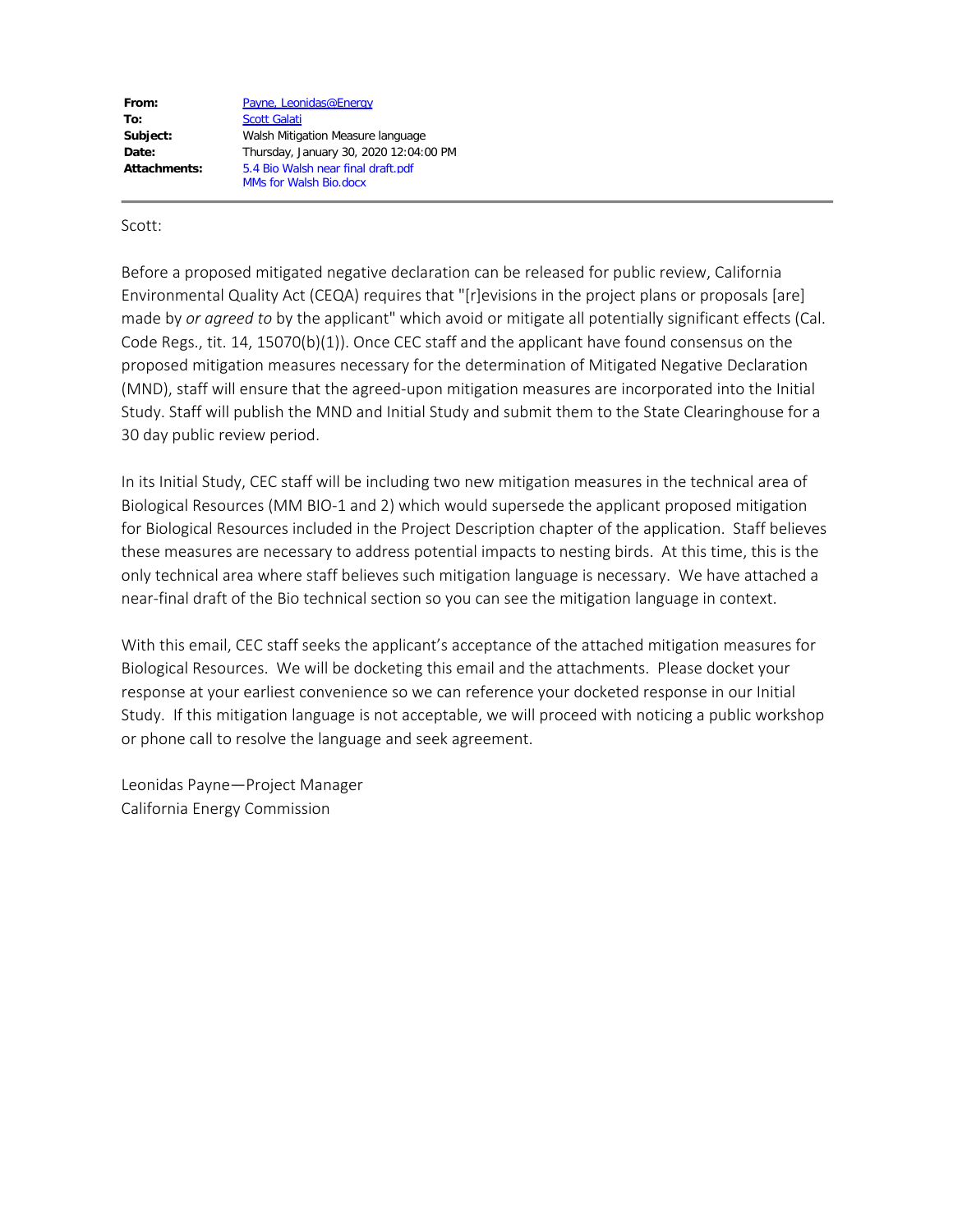#### Biological Resources

#### APMs in Project Description:

The project will incorporate the following measures to reduce impacts to nesting birds.

- If removal of the trees on-site would take place between January and September, a preconstruction survey for nesting raptors will be conducted by a qualified ornithologist to identify active nesting raptor nests that may be disturbed during project implementation. Between January and April (inclusive) pre-construction surveys will be conducted no more than 14 days prior to the initiation of construction activities or tree relocation or removal. Between May and August (inclusive), pre-construction surveys will be conducted no more than thirty (30) days prior to the initiation of these activities. The surveying ornithologist shall inspect all trees in and immediately adjacent to the construction area to be disturbed by these activities, and the ornithologist shall, in consultation with the State of California, Department of Fish and Wildlife (CDFW), designate a construction-free buffer zone (typically 250 feet) around the nest until the end of the nesting activity.
- The applicant shall submit a report indicating the result of the survey and any designated buffer zones to the satisfaction of the Director of Planning and Inspection prior to the issuance of a tree removal permit by the City Arborist.

#### Replace with:

**MM BIO-1: Nesting Bird Avoidance and Minimization Measures.** If construction, tree removal, or vegetation clearing occurs during the nesting season (February 1 through August 31), an ornithologist or other qualified biologist will conduct pre-construction nest survey(s) no more than 14 days prior to the initiation of the aforementioned activities within 500 feet of trees/vegetation. Surveys will be repeated if project activities are suspended or delayed for more than 14 days during the nesting season. The ornithologist or other qualified biologist (with at least a bachelor's degree in a biological science field and demonstrated field expertise in avian species) will be approved by the city of Santa Clara. The size of all buffer zones will initially be a 250-foot radius around the nest of non-raptors and a 500-foot radius around the nest for raptors. Any changes to a buffer zone must be approved by the city of Santa Clara in consultation with CDFW. The nests and buffers will be field checked weekly by the approved ornithologist or other qualified biologist. The approved buffer zone will be marked in the field with exclusion fencing, within which no construction, tree removal, or vegetation clearing will commence until the ornithologist or other qualified biologist and the city of Santa Clara to verify that the nest(s) are no longer active.

**MM BIO-2: Nesting Bird Survey Report.** The qualified biologist shall submit a copy of the preconstruction nest survey report(s) to the city of Santa Clara Director of Community Development prior to demolition for review and approval. The report(s) will contain maps showing the location of all nests, species nesting, status of the nest (e.g. incubation of eggs, feeding of young, near fledging), and the buffer size around each nest. The report will be provided within 10 days of completing a preconstruction nest survey.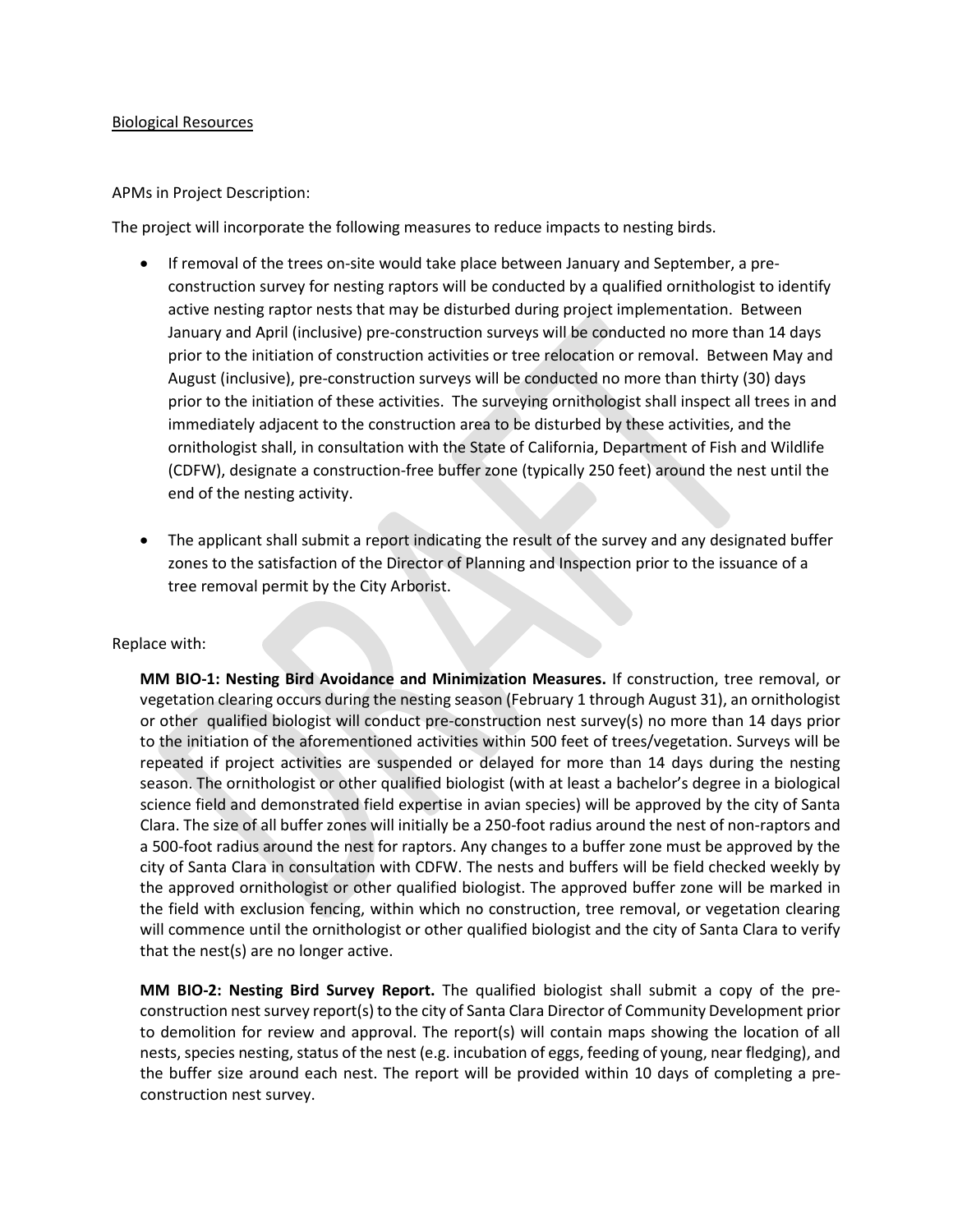# **5.4 Biological Resources**

This section describes the environmental and regulatory setting and discusses impacts associated with the construction and operation of the Walsh Data Center (WDC or project) with respect to biological resources that occur in the project area.

|    | <b>BIOLOGICAL RESOURCES</b><br>Would the project:                                                                                                                                                                                                                                                                             | Potentially<br>Significant | Less than<br>Significant With<br>Mitigation | Less Than<br>Significant |             |  |  |
|----|-------------------------------------------------------------------------------------------------------------------------------------------------------------------------------------------------------------------------------------------------------------------------------------------------------------------------------|----------------------------|---------------------------------------------|--------------------------|-------------|--|--|
| a. | Have a substantial adverse effect, either directly or through<br>habitat modifications, on any species identified as a candidate,<br>sensitive, or special-status species in local or regional plans,<br>policies, or regulations, or by the California Department of Fish<br>and Wildlife or U.S. Fish and Wildlife Service? | Impact                     | Incorporated<br>$\boxtimes$                 | Impact                   | No Impact   |  |  |
| b. | Have a substantial adverse effect on any riparian habitat or other<br>sensitive natural community identified in local or regional plans,<br>policies, regulations or by the California Department of Fish and<br>Wildlife or U.S. Fish and Wildlife Service?                                                                  |                            |                                             | $\boxtimes$              |             |  |  |
| C. | Have a substantial adverse effect on state or federally protected<br>wetlands (including, but not limited to, marsh, vernal pool, coastal,<br>etc.) through direct removal, filling, hydrological interruption, or<br>other means?                                                                                            |                            |                                             |                          | $\boxtimes$ |  |  |
| d. | Interfere substantially with the movement of any native resident or<br>migratory fish or wildlife species or with established native<br>resident or migratory wildlife corridors, or impede the use of native<br>wildlife nursery sites?                                                                                      |                            |                                             |                          | $\boxtimes$ |  |  |
| е. | Conflict with any local policies or ordinances protecting biological<br>resources, such as a tree preservation policy or ordinance?                                                                                                                                                                                           | $\overline{\phantom{a}}$   |                                             | $\boxtimes$              |             |  |  |
| f. | Conflict with the provisions of an adopted Habitat Conservation<br>Plan, Natural Community Conservation Plan, or other approved<br>local, regional, or state habitat conservation plan?                                                                                                                                       |                            |                                             |                          | $\boxtimes$ |  |  |
|    | Environmental checklist established by CEOA Cuidelines, Annendix C.                                                                                                                                                                                                                                                           |                            |                                             |                          |             |  |  |

Environmental checklist established by CEQA Guidelines, Appendix G.

## **5.4.1 Setting**

The project would occur on a 7.87 acre site in the city of Santa Clara, California. The property is zoned heavy industrial and is currently developed containing a warehouse complex, paved parking, and loading areas. Trees and ornamental landscaping are located along a portion of the Walsh Avenue site boundary as well as the northern and western property boundaries. There are a total of 41 trees, including liquidambar, tree of heaven, iron bark eucalyptus, and one walnut tree, within the site boundaries (Walsh 2019b, Appendix B). The majority of these trees are in poor condition with two in fair condition, however all are not suitable for retention and would be removed and replaced.

The adjacent properties consist of another data center to the north, several buildings to the west and south, and the Union Pacific Railroad right-of-way and rail line is directly to the east. East of the rail line are more buildings. Walsh Avenue is directly to the south of the site. The Norman Y. Mineta San Jose International airport is approximately 900 feet to the east and northeast of the proposed project. Located on the eastern side of the airport is the Guadalupe River, which generally runs from a southeast to a northwest direction and drains into the San Francisco Bay.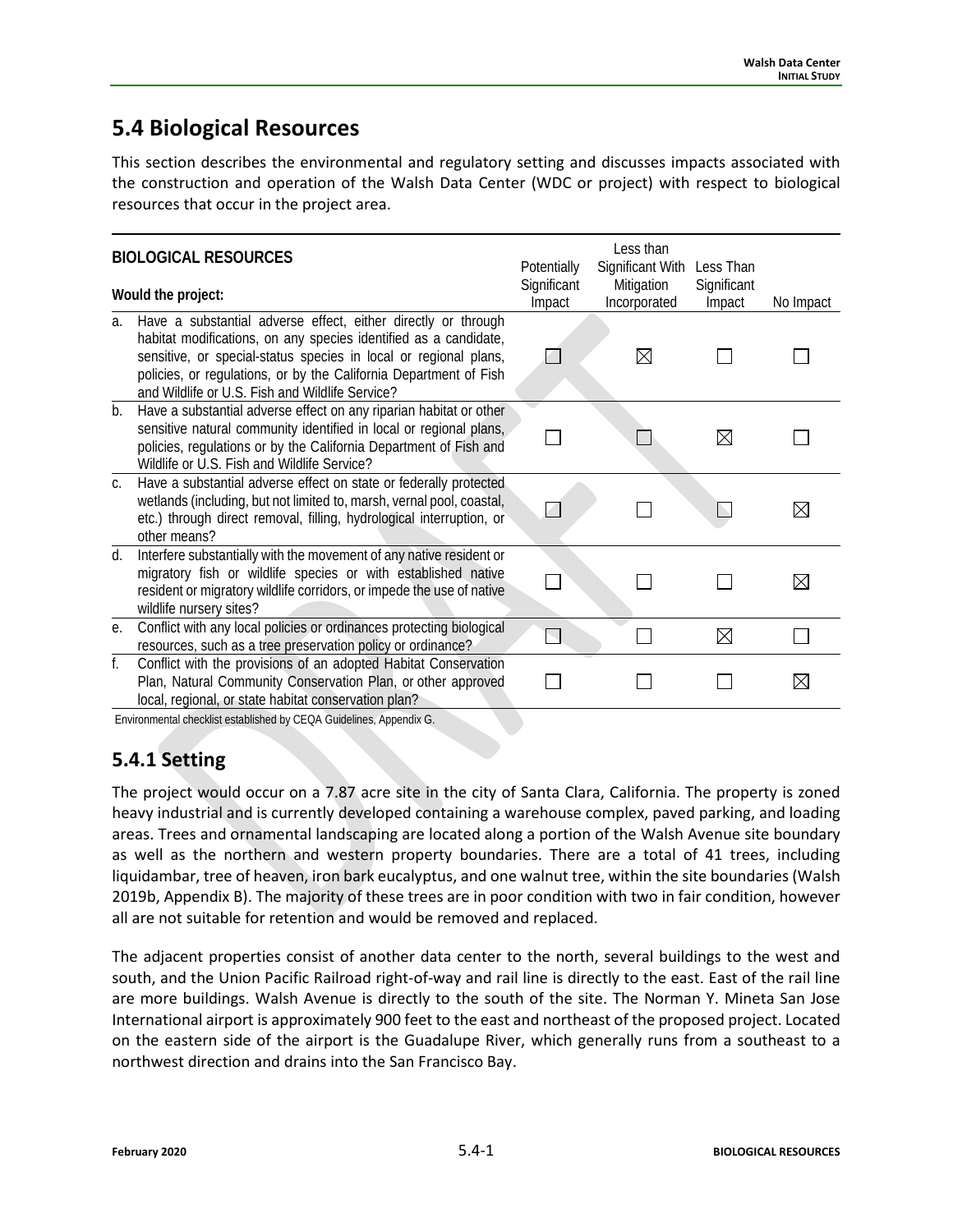Northern coastal salt marsh has been identified as a sensitive natural community (CNDDB 2019) and is located in the San Francisco Bay approximately 5.3 miles northwest of the proposed project. This community supports several special-status species such as California Ridgeway's rail (Federal Endangered, and State Endangered and Fully Protected), saltmarsh common yellowthroat (California Species of Special Concern), Alameda song sparrow (federal Bird of Conservation Concern and California Species of Special Concern), salt marsh wandering shrew (California Species of Special Concern), and salt marsh harvest mouse (Federal Endangered, and State Endangered and Fully Protected).

## **Regulatory Background**

### *Federal*

**Endangered Species Act (16 U.S.C., § 1530 et seq., and 50 C.F.R., part 17.1 et seq.**). The Endangered Species Act (ESA) designates and provides for protection of threatened and endangered plant and animal species, and their critical habitat. Its purpose is to protect and recover imperiled species and the ecosystems for which they depend. It is administed by the United States Fish and Wildlife Service (USFWS) and the National Marine Fisheries Service (NMFS). The USFWS is responsible for terrestrial and freshwater organisms while NMFS is responsible for marine wildlife such as whales and anadromous fish (salmon). Species may be listed as endangered or threatened. All species of plants and animals, except pest insects, are eligible for listing. Species are defined to include subspecies, varieties, and for vertebrates, distinct population segments. The ESA protects endangered and threatened species and their habitats by prohibiting the "take" of listed animals and the interstate or international trade in listed plants and animals, including their parts and products, except under federal permit. Take of federally listed species as defined in the Endangered Species Act is prohibited without incidental take authorization, which may be obtained through Section 7 consultation (between federal agencies) or a Section 10 Habitat Conservation Plan.

**Migratory Bird Treaty Act (16 U.S.C., §§ 703-711).** The Migratory Bird Treaty Act (MBTA) makes it illegal to take, possess, import, export, transport, sell, purchase, barter, or offer for sale, purchase, or barter, any migratory bird, or the parts, nests, or eggs of such a bird except under the terms of a valid federal permit. The USFWS has authority and responsibility for enforcing the MBTA.

**Clean Water Act Sections 401 and 404.** The Clean Water Act (CWA) (33 U.S.C., §§ 1251–1376) requires the permitting and monitoring of all discharges to surface water bodies. Section 404 (33 U.S.C., § 1344) requires a permit from the United States Army Corps of Engineers (USACE) for a discharge from dredged or fill materials into a water of the United States, including wetlands. Section 401 (33 U.S.C., § 1341) requires a permit from the regional water quality control board for the discharge of pollutants. By federal law, every applicant for a federal permit or license for an activity that may result in a discharge into a California water body, including wetlands, must request state certification that the proposed activity will not violate state and federal water quality standards.

### *State*

**California Endangered Species Act (Fish and G. Code, §§ 2050-2098).** The California Endangered Species Act (CESA) of 1984 states that all native species of fish, amphibians, reptiles, birds, mammals, invertebrates, and plants, and their habitats, threatened with extinction and those experiencing a significant decline which, if not halted, would lead to a threated or endangered designation, will be protected and preserved. CESA prohibits the take of any species of wildlife designated by the California Fish and Game Commission as endangered, threatened, or candidate species. The California Department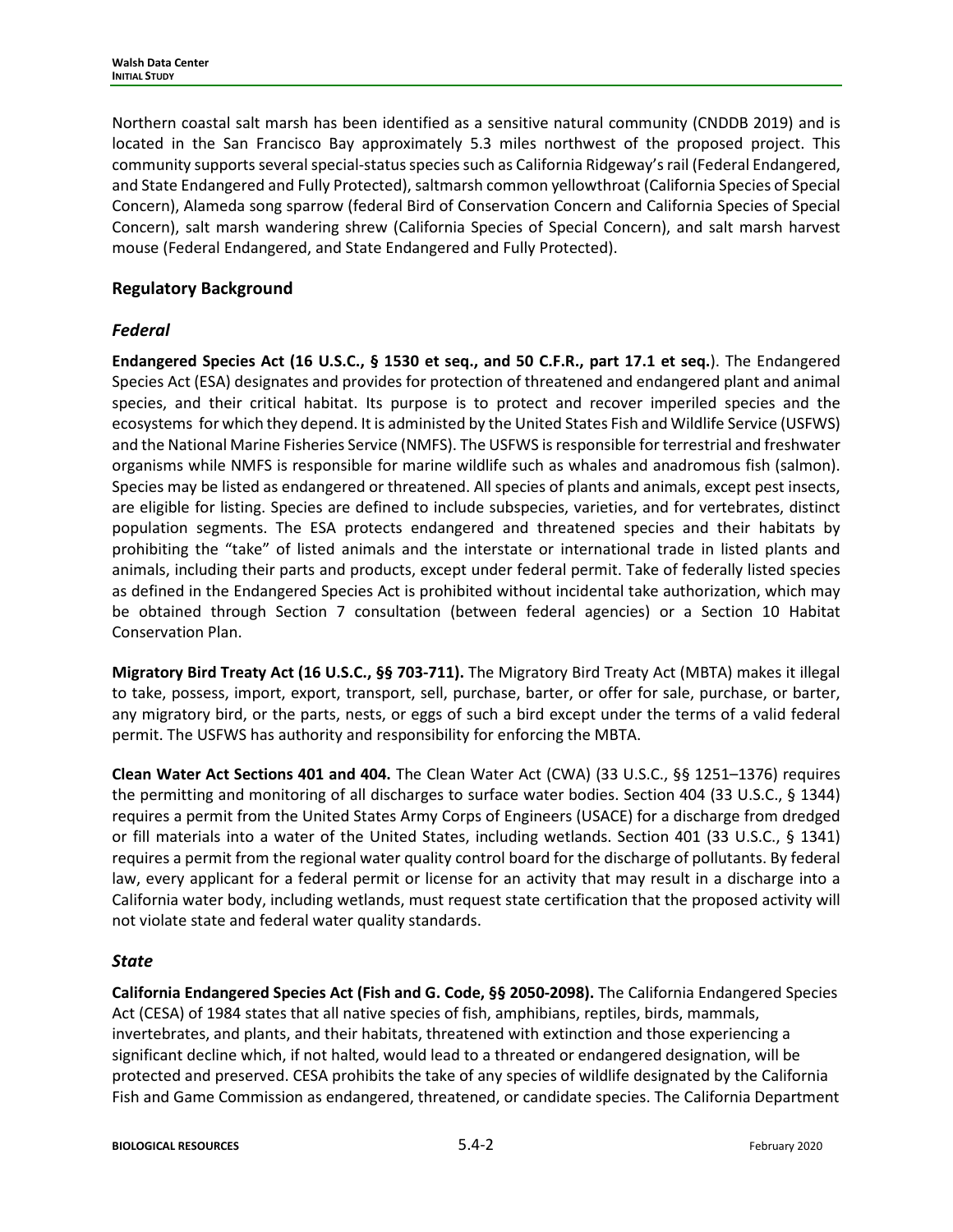of Fish and Wildlife (CDFW) may authorize the take of any such species if certain conditions are met. These criteria are listed in Title 14 of the California Code of Regulations, section 783.4 subdivisions (a) and (b). For purposes of CESA "take" means to hunt, pursue, catch, capture, or kill, or attempt to hunt, pursue, catch, capture, or kill (Fish and G. Code, § 86).

**California Fish and Game Code Section [3503.](javascript:submitCodesValues()** This section makes it unlawful to take, possess, or needlessly destroy the nest or eggs of any bird, except as otherwise provided by this code or any regulation made pursuant thereto.

**California Fish and Game Code Section 3503.5**. This section makes it unlawful to take, possess, or destroy any birds in the orders Falconiformes and Strigiformes or to take, possess, or destroy the nest or eggs of any such bird.

**California Fish and Game Code Section 3513.** This section protects California's migratory birds by making it unlawful to take or possess any migratory nongame bird as designated in the Migratory Bird Treaty Act or any part of such migratory nongame birds.

The administering agency for the Fish and Game Code sections discussed above is CDFW.

#### *Local*

**City of Santa Clara 2010 – 2035 General Plan.** Goals and policies specific to the city of Santa Clara General Plan to protect and preserve the city's natural habitat and wildlife are described in Chapter 5 Goals and Policies, Section 10 Environmental Quality. These policies that are important with respect to the proposed project are as follows:

- 5.3.1-P10 Provide opportunities for increased landscaping and trees in the community, including
- requirements for new development to provide street trees and a minimum 2:1 on- or off-site
- replacement for trees removed as part of the proposal to help increase the urban forest and
- minimize the heat island effect.
- 5.10.1-G1 The protection of fish, wildlife and their habitats, including rare and endangered species.
- 5.10.1-P4 Protect all healthy cedars, redwoods, oaks, olives, bay laurel and pepper trees of any size, and all other trees over 36 inches in circumference measured from 48 inches above-grade on private and public property as well as in the public right-of-way.
- 5.10.1-P11 Require use of native plants and wildlife-compatible non-native plants, when feasible, for
- landscaping on city property.
- 5.10.1-P12 Encourage property owners and landscapers to use native plants and wildlife-compatible nonnative plants, when feasible.

**Santa Clara City Code Chapter 12.35 Section 020**. This section of the Santa Clara City Code specifies how to proceed with certain issues with trees and shrubs growing in the streets or public places. This includes the removal, alteration, misuse of trees and trees hazardous to public safety. Special authorization for removal or alteration is required.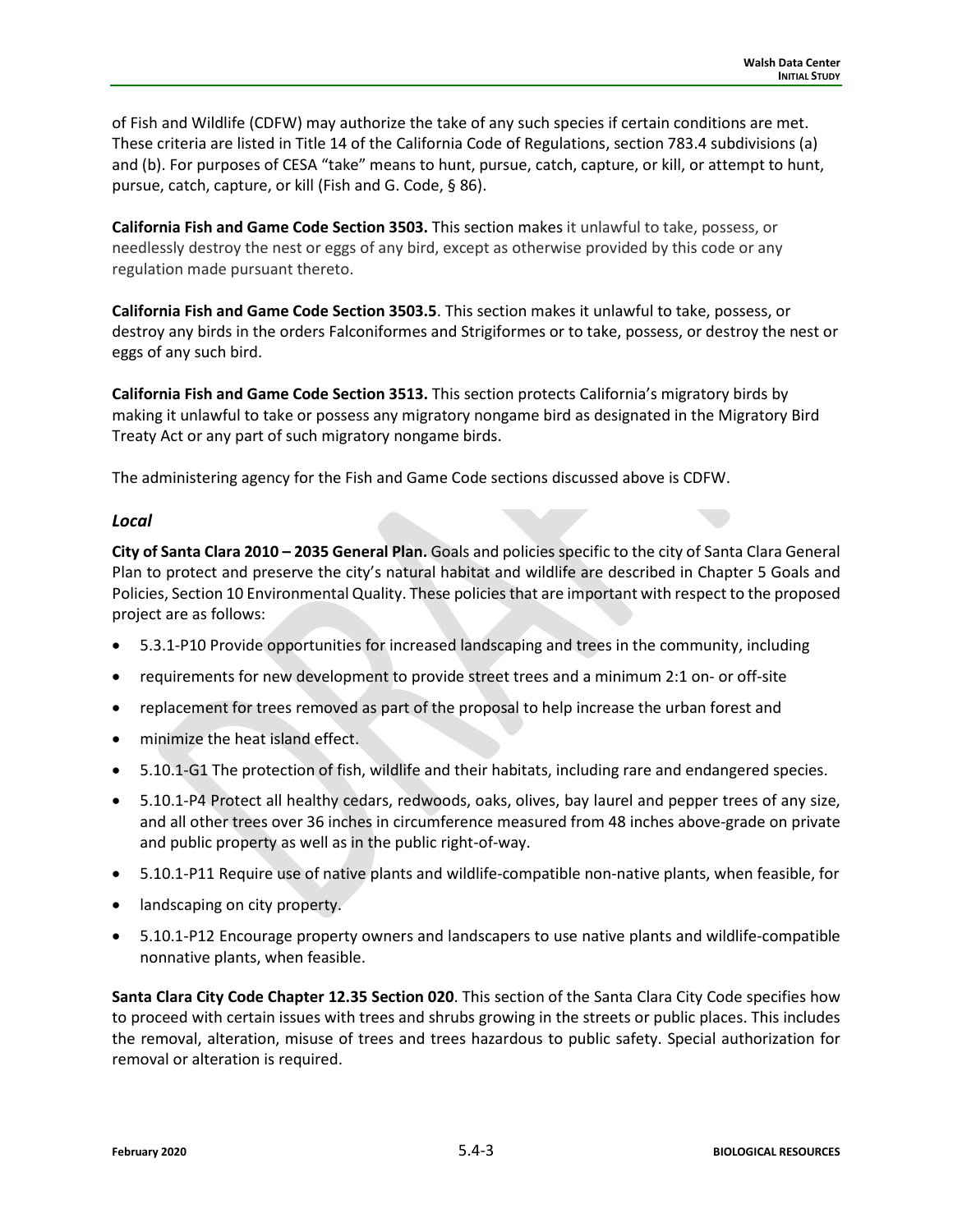## **5.4.2 Environmental Impacts and Mitigation Measures**

#### **Applicant Proposed Measures**

The applicant proposes to implement the following design measures (Applicant Proposed Measures or APMs) as part of the project (Walsh 2019a, Section 4.4, page 4 and 5).

**APM BIO-1**: If removal of the trees on-site would take place between January and September, a preconstruction survey for nesting raptors will be conducted by a qualified ornithologist to identify active nesting raptor nests that may be disturbed during project implementation. Between January and April (inclusive) pre-construction surveys will be conducted no more than 14 days prior to the initiation of construction activities or tree relocation or removal. Between May and August (inclusive), preconstruction surveys will be conducted no more than 30 days prior to the initiation of these activities. The surveying ornithologist shall inspect all trees in and immediately adjacent to the construction area to be disturbed by these activities, and the ornithologist shall, in consultation with the State of California Department of Fish and Wildlife (CDFW), designate a construction-free buffer zone (typically 250 feet) around the nest until the end of the nesting activity.

**APM BIO-2**: The applicant shall submit a report indicating the result of the survey and any designated buffer zones to the satisfaction of the Director of Planning and Inspection prior to the issuance of a tree removal permit by the City Arborist.

### *a. Would the project have a substantial adverse effect, either directly or through habitat modifications, on any species identified as a candidate, sensitive, or special status species in local or regional plans, policies, or regulations, or by the California Department of Fish and Wildlife or U.S. Fish and Wildlife Service?*

The proposed project site is on developed land consisting of a warehouse complex, paved parking, and loading areas. The area adjacent and surrounding the site is also developed consisting of buildings, roads, parking lots, and a railroad line. Several (41) ornamental trees (liquidamber, tree of heaven, iron bark eucalyptus, and a walnut) are present and would be removed due to their poor condition. Protected migratory avian species could possibly use the trees and shrubs for nesting.

### **Construction**

LESS THAN SIGNIFICANT WITH MITIGATION INCORPORATED. The proposed project requires the removal of 41 trees that provide habitat for nesting birds protected under the Migratory Bird Treaty Act (MBTA) and Fish and Game codes. Construction activities could disturb nesting and breeding birds in trees and shrubs on the proposed project site during the breeding season of February 1 through August 31. Potential impacts to migratory birds that could result from the contruction activities and tree removal at the proposed project include the destruction of eggs or occupied nests, mortality of young, and the abandonment of nests with eggs or young birds prior to fledging. These impacts would be significant should they occur.

In the SPPE application, the applicant proposed project design measures requiring pre-construction raptor surveys if the trees would be removed during the breeding season. This includes an ornithologist to inspect all trees in and adjacent to the construction area. In addition, if nests are found the ornithologist would consult with CDFW to determine the appropriate buffer zone around the nest. A report would be provided of the results of the pre-construction survey.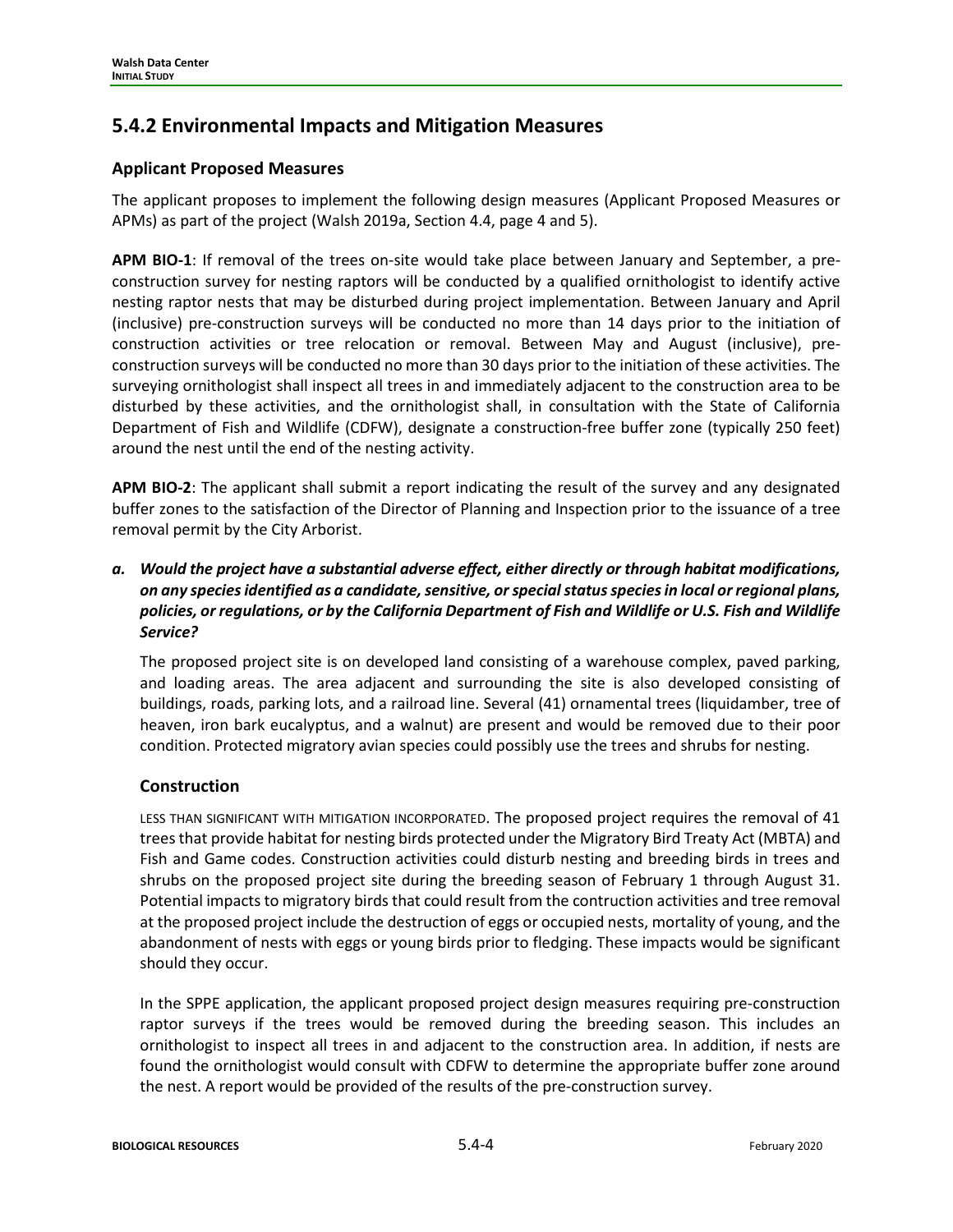These applicant proposed measures (**APM BIO-1** and **APM BIO-2**) would not reduce potential impacts to less than significant. Conducting only raptor nest surveys does not protect all bird species under the MBTA and Fish and Game codes. In addition, some birds can complete a nest within 14 days, therefore 30 days is too long a time frame and would allow a bird to build a nest and lay eggs after a survey has been conducted and before tree removal or construction activity begins. While an ornithologist has the necessary avian experience, not all biologists conducting bird surveys are ornithologists, so a qualified biologist is included. While buffers have been mentioned there are no details of what is used to protect the nests from construction and other activities. Also, there are no details of what will be provided in the report and when it would be provided. The report is required to be sumitted for review and approval by the city of Santa Clara planning department prior to demolition (Fernandez, pers. comm, 2019). Due to these reasons the applicant-proposed measures would not protect nesting birds in the trees and shrubs prior to tree removal or reduce potential impacts to nesting birds to less than significant.

Implentation of **Mitigation Measures (MM) BIO-1** and **MM BIO-2**, discussed below and agreed to by the project applicant (Walsh 2020a) would reduce potential impacts to nesting birds resulting from implementation of the proposed project. Impacts would be less than significant with mitigation incorporated.

**MM BIO-1: Nesting Bird Avoidance and Minimization Measures.** If construction, tree removal, or vegetation clearing occurs during the nesting season (February 1 through August 31), an ornithologist or other qualified biologist will conduct pre-construction nest survey(s) no more than 14 days prior to the initiation of the aforementioned activities within 500 feet of trees/vegetation. Surveys will be repeated if project activities are suspended or delayed for more than 14 days during the nesting season. The ornithologist or other qualified biologist (with at least a bachelor's degree in a biological science field and demonstrated field expertise in avian species) will be approved by the city of Santa Clara. The size of all buffer zones will initially be a 250-foot radius around the nest of non-raptors and a 500-foot radius around the nest for raptors. Any changes to a buffer zone must be approved by the city of Santa Clara in consultation with CDFW. The nests and buffers will be field checked weekly by the approved ornithologist or other qualified biologist. The approved buffer zone will be marked in the field with exclusion fencing, within which no construction, tree removal, or vegetation clearing will commence until the ornithologist or other qualified biologist and the city of Santa Clara to verify that the nest(s) are no longer active.

**MM BIO-2: Nesting Bird Survey Report.** The qualified biologist shall submit a copy of the preconstruction nest survey report(s) to the city of Santa Clara Director of Community Development prior to demolition for review and approval. The report(s) will contain maps showing the location of all nests, species nesting, status of the nest (e.g. incubation of eggs, feeding of young, near fledging), and the buffer size around each nest. The report will be provided within 10 days of completing a preconstruction nest survey.

### **Operation and Maintenance**

LESS THAN SIGNIFICANT IMPACT. Operation of the project's backup diesel generators would result in emissions of oxides of nitrogen (NOx). Nitrogen deposition is the input of NO<sub>x</sub> and other pollutants including ammonia  $(NH_3)$  and nitric acid  $(HNO_3)$ , from the atmosphere to the biosphere. Vehicle and industrial emission sources are contributers of  $NH<sub>3</sub>$  and HNO<sub>3</sub> along with NO<sub>x</sub>. Increased nitrogen deposition in nitrogen poor habitat allows the proliferation of non-native species that crowd out the native species. One approach for quantifying nitrogen deposition is through "critical load." Critical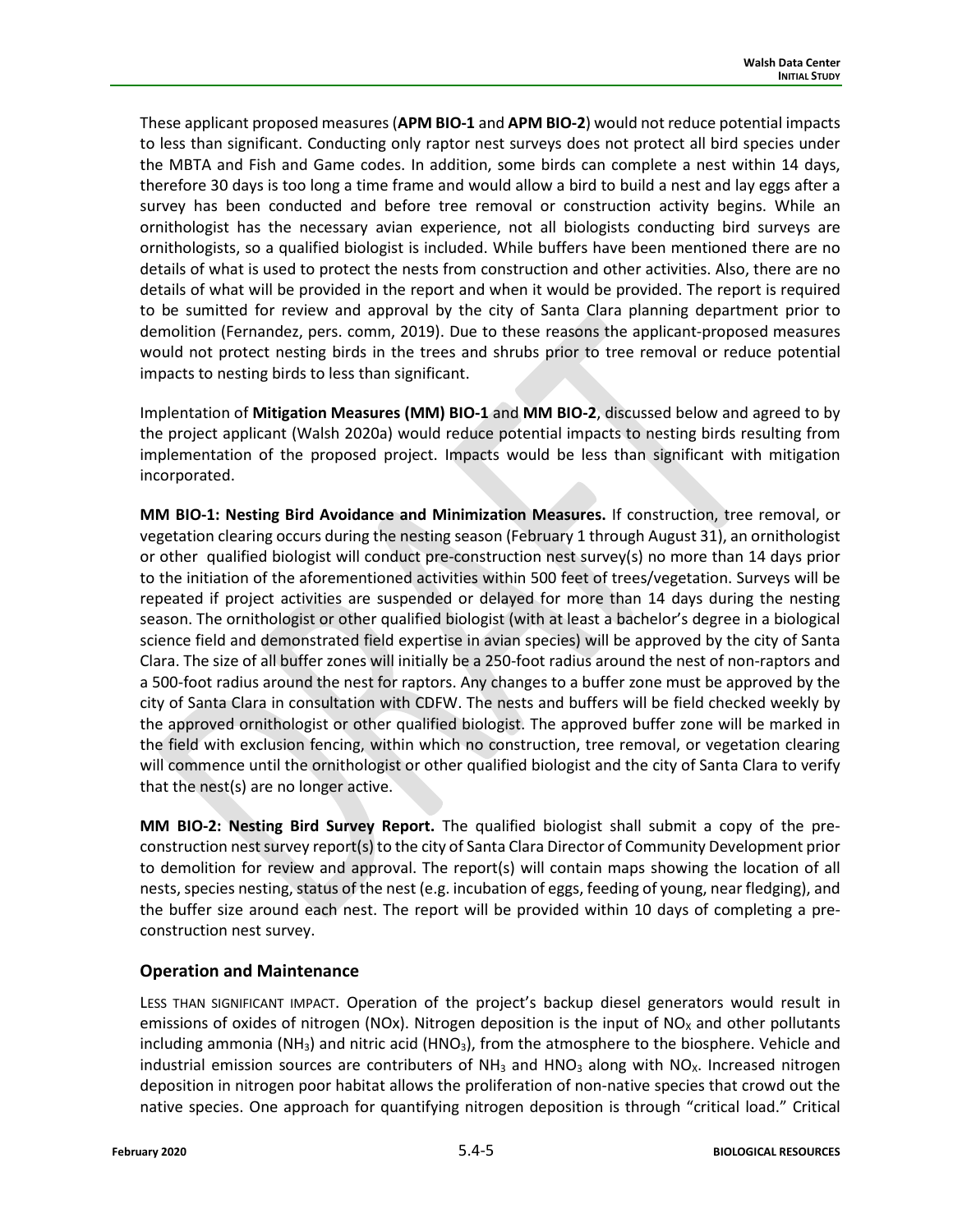load is defined as the input of a pollutant below which no detrimental ecological effects occur over the long-term.

Several special-status species (California Ridgway's rail, salt marsh common yellowthroat, Alameda song sparrow , salt-marsh wandering shrew, and salt-marsh harvest mouse) occur in northern coastal salt marsh habitat within a 6-mile radius of the project site. Northen coastal salt marsh is considered a sensitive natural community by the California Department of Fish and Wildlife's California Natural Diversity Database (CNDDB 2019).

Salt marsh habitat has a high tolerance of nitrogen input because of its open nutrient cycle (Pardo et. al. 2011, pg 3071). Critical load has been estimated to be in the range of 30-40 kilogram of nitrogen per hectare per year (kg N/ha/yr) for early successional salt marsh (Bobbink et. al. 2002, pg 96; Bobbink et. al. 2010, pg 47), and 50-100 kg N/ha/yr for intertidal wetlands and 63-400 kg N/ha/yr for intertial salt marshes (Pardo et. al. 2011, pg 3059).

According to the most currently available data, background nitrogen deposition at the northern coastal salt marsh for 2011 is estimated to be 7.6 kg N/ha/yr (EnviroAtlas 2019) and for 2012 at 11.4 kg N/ha/yr (CMAQ 2019). Staff acquired shape files for Community Multiscale Air Quality (CMAQ) modeling-predicted values of annual total deposition and used data from 2012. From the data, staff used the most conservative values to determine impacts to biological resources.

Conservative modeling using AERMOD, performed by Energy Commission staff for similar facilities in Santa Clara (Vantage Data Center at 651 Matthew Street, SC-1 Data Center at 555 Reed Street, and Laurelwood Data Center at 2201 Laurelwood Drive) at comparable distances (approximately 5.5 miles) from salt marsh habitat, yielded estimated levels of nitrogen deposition of between 0.01 and 0.09 kg N/ha/yr. Nitrogen deposition attributed to the project combined with the background nitrogen values discussed above would be substantially below critical load for salt-marsh habitats. Thus, nitrogen deposition from the project would have a less than significant impact on the habitat of special-status species (California Ridgway's rail, salt marsh common yellowthroat, Alameda song sparrow, saltmarsh wandering shrew, and salt-marsh harvest mouse).

### **Required Mitigation Measures: MM BIO-1** and **MM BIO-2**

**b.** *Would the project have a substantial adverse effect on any riparian habitat or other sensitive natural community identified in local or regional plans, policies, and regulations or by the California Department of Fish and Wildlife or U.S. Fish and Wildlife Service?*

### **Construction**

LESS THAN SIGNIFICANT IMPACT. There are no riparian habitats or other sensitive natural communities within or adjacent to the proposed project. The closest riparian habitats to the project are the Guadalupe River, which is located approximately 0.72 mile to the northeast, and the San Tomas Aquino Creek, which is located approximately 1.15 miles to the east. On-site adherence to discharge requirements for the control of solids and pollutants leaving the construction area, as required in the local National Pollution Discharge Elimination System (NPDES) Permit, would ensure that impacts to natural waterways in riparian habitat are avoided. This includes a Storm Water Pollution Prevention Plan and storm water quality best management practices such as directing runoff into bioswales and replacing a portion of the existing paved parking area with pervious pavement.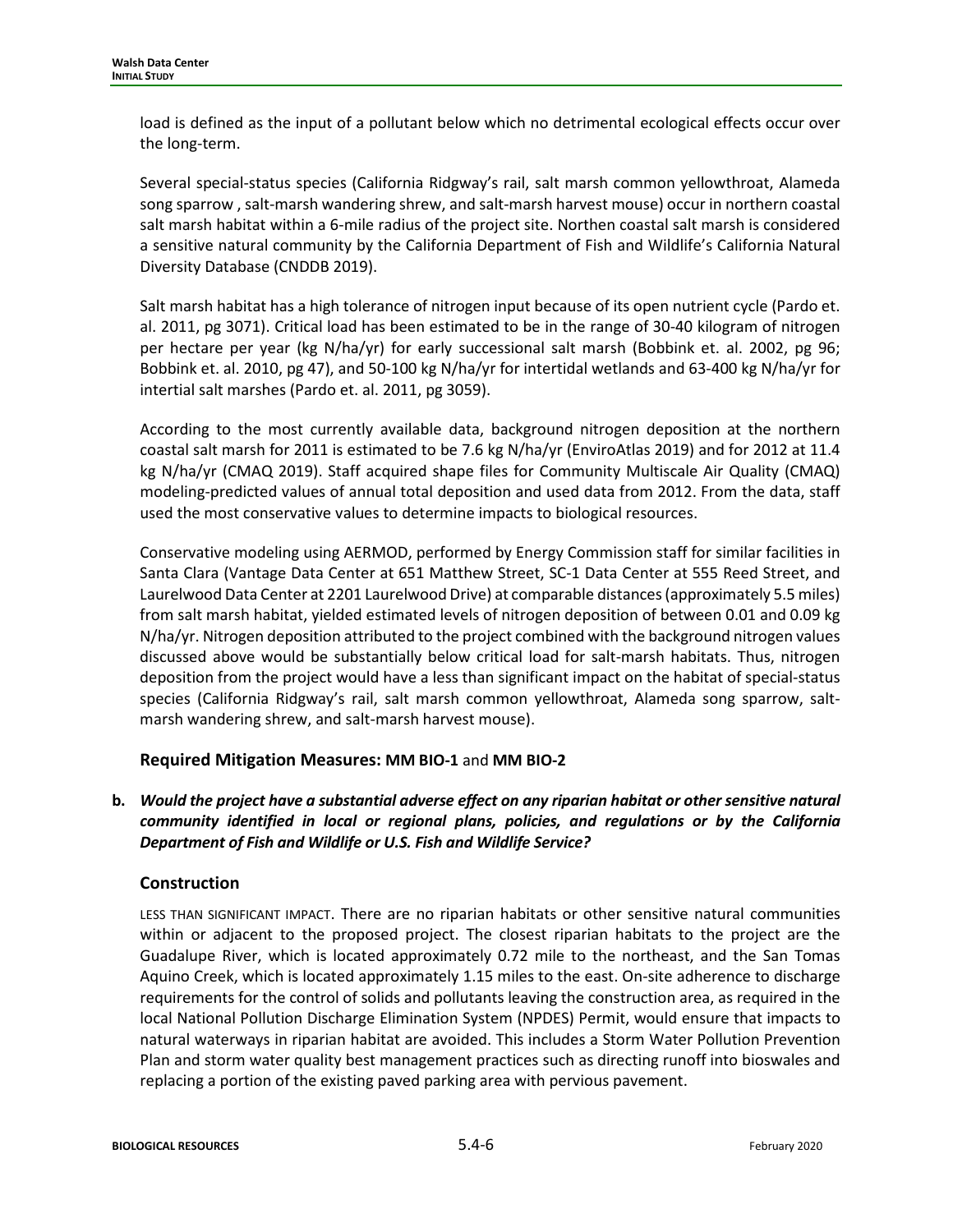#### **Operation and Maintenance**

LESS THAN SIGNIFICANT IMPACT. The implementation of the NPDES requires Low Impact Developmentbased storm water treatment controls to treat post-construction storm water runoff intended to maintain or restore the site's natural hydrologic functions, maximizing opportunities for infiltration and evapotranspiration, and using storm water as a resource. It also requires proper installation, operation, and maintenance of storm water treatment measures. Impacts from operation and maintenance of the project would be less than those anticipated during contruction for storm water.

Northern coastal salt marsh is the only sensitive natural community, within 6 miles of the project, known to be sensitive to nitrogen deposition. As stated above, salt marsh habitat has a high tolerance of nitrogen input because of its open nutrient cycle (Pardo et. al. 2011, pg 3071) and thus higher critical load in the range of 30-40 kg N/ha/yr (Bobbink et. al. 2002, pg 96; Bobbink et. al. 2010, pg 47) for early successional salt marsh, and 50-100 kg N/ha/yr for intertidal wetlands and 63-400 kg N/ha/yr for intertial salt marshes (Pardo et. al. 2011, pg 3059). Current background nitrogen deposition at the northern coastal salt marsh for 2012 is estimated to be 11.4 kg N/ha/yr (CMAQ 2019). Since the nitrogen deposition attributed to the project combined with the background nitrogen would be considerably less than the lowermost critical load of 30-40 kg N/ha/yr for salt marsh, impacts from nitrogen deposition would be less than significant for this sensitive natural community.

#### **Required Mitigation Measures:** None

**c.** *Would the project have a substantial adverse effect on state or federally protected wetlands (including, but not limited to, marsh, vernal pool, coastal, etc.) through direct removal, filling, hydrological interruption, or other means?*

### **Construction/Operation and Maintenance**

NO IMPACT. There are no state or federally protected wetlands within or adjacent to the proposed project. Construction and operation would occur on a developed site, therefore there would be no impact to state or federally protected wetlands.

*d. Would the project interfere substantially with the movement of any native resident or migratory fish or wildlife species or with established native resident or migratory wildlife corridors, or impede the use of wildlife nursery sites?*

### **Construction/Operation and Maintenance**

NO IMPACT. The proposed project would not occur in a wildlife movement corridor. It would have no impact on the movement of native resident or migratory fish or wildlife species. The Guadalupe River corridor, located approximately 0.72 mile northeast of the proposed project, is the closest area where movement or migration of native resident wildlife species would occur.

*e. Would the project conflict with any local policies or ordinances protecting biological resources, such as a tree preservation policy or ordinance?*

### **Construction/Operation and Maintenance**

LESS THAN SIGNIFICANT. A certified arborist conducted a survey and provided a report (Walsh 2019b, Appendix B) of the trees on the proposed project site. All 41 trees, which include 17 liquidamber, 21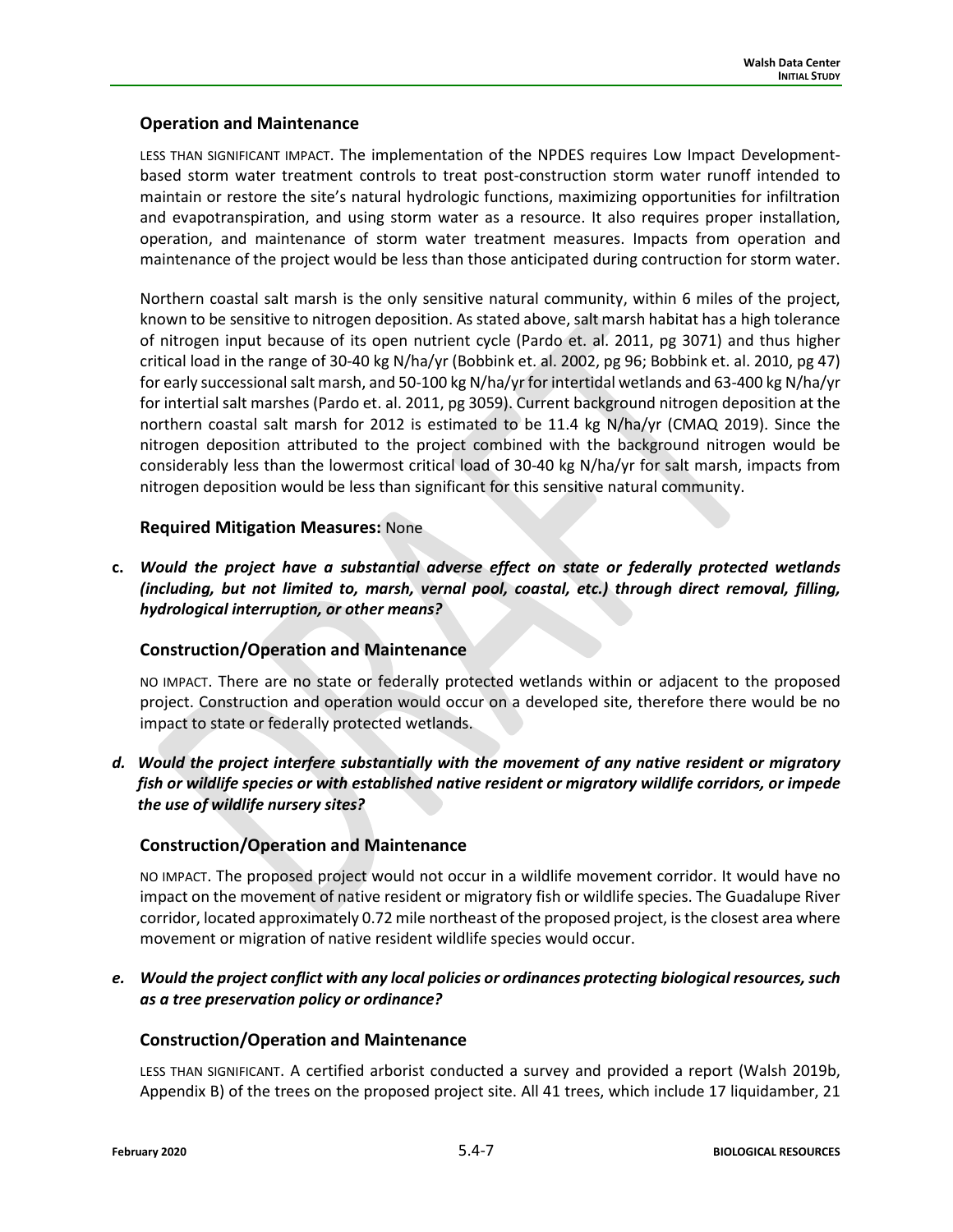tree of heaven, and two eucalyptus trees (all non-native) and one walnut tree (most likely a cultivar species), are proposed for removal because of poor health. None of the trees have a diameter greater than 36 inches at 48 inches above grade. New landscaping would be installed around the perimeter of the site, along the street frontage, and near the building. The landscape plan (Walsh 2019a, Figure 2-5) includes a variety of tree, shrub, perennial, grass, and vine species. Many of these are native or native hybrid species. General Plan Policy 5.3.1-P10 requires all new development to include new street trees and at least a 2:1 on or off-site replacement for removal of existing trees. Eighty-two trees would be planted as part of the proposed project. In addition, the project is consistent with General Plan Policy 5.10.1-P12, which requires the incorporation of native and non-native wildlife friendly plants. The removal of trees requires a permit from the superintendent of streets. The proposed project is consistent with General Plan policies 5.3.1-P10 and 5.10.1-P12 for tree removal and replacement and thus would not conflict with local policies or ordinances protecting biological resources.

#### **Required Mitigation Measures:** None

*f. Would the project conflict with the provisions of an adopted Habitat Conservation Plan, Natural Communities Conservation Plan, or other approved local, regional, or state habitat conservation plan?*

### **Construction/Operation and Maintenance**

NO IMPACT. The Santa Clara Valley Habitat Plan (SCVHP 2012) provides for the protection and recovery of resouces over a 519,000-acre study area encompassing the majority of land in Santa Clara County. While there is an adopted Habitat Conservation Plan, the proposed project is not within the permiting area of this plan. Therefore the proposed project is not subject to any local, regional, or state habitat conservation plans.

## **5.4.3 References**

- **Bobbink, R. M. Ashmore, S. Braun, W. Flickinger, and I. J. J. van den Wyngaert 2003**  Empirical nitrogen critical loads for natural and semi-natural ecosystems: 2002 update. Pages 43-107 *in* B. Achermann and R. Bobbink, editors. Empirical loads for nitrogen. Environmental Documentation Number 164. Swiss Agency for the Environment, Forests, and Landscape, Berne, Switzerland.
- **Bobbink, R., et al. 2010**  Global assessment of nitrogen deposition effects on terrestrial plant diversity: a synthesis. Ecological Applications 20:30-59.
- **California Natural Diversity Database 2019** Rarefind 5 (Government Version, June 30, 2019) 9 quad search around the proposed project. Accessed July 24, 2019.
- **California Native Plant Society, Rare Plant Program 2019** Inventory of Rare and Endangered Plants of California (online edition, v8-03 0 39). Websit[e http://www.rareplants.cnps.org](http://www.rareplants.cnps.org/) [accessed June 30, 2019].
- **Community Multiscale Air Quality Modeling System 2019** Download shapefiles of CMAQ-predicted values of annual total depsotion across the US for 2002 through 2012. Website [https://www.epa.gov/cmaq/cmaq-data#Deposition-shapefiles.](https://www.epa.gov/cmaq/cmaq-data#Deposition-shapefiles)
- **EnviroAtlas 2019**  EnviroAtlas Interactive Map. Available online at: [https://enviroatlas.epa.gov/enviroatlas/interactivemap/#.](https://enviroatlas.epa.gov/enviroatlas/interactivemap/) Accessed October 9, 2019.